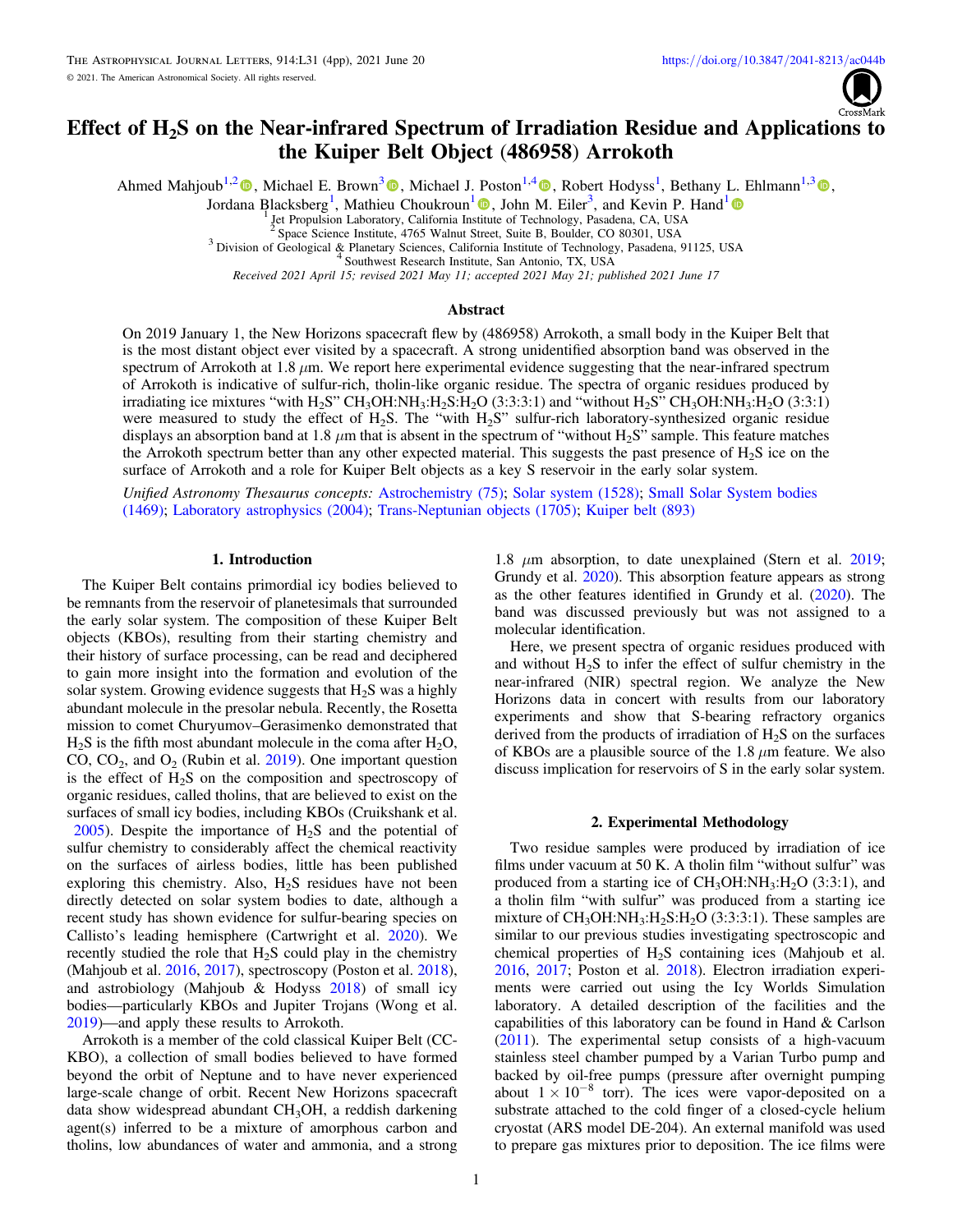grown by leaking the gas mixture into the chamber and forming ices on the substrate, which was held at 50 K.

High-energy electrons (10 keV) were directed at the ice with a typical beam current of 0.5  $\mu$ A. All studied ices were submitted to the same fluence of electron energy  $\sim$ 2 × 10<sup>21</sup> eV cm<sup>-2</sup>. Radiation fluences were scaled to the outer solar system based on the electron flux at 1 au, which was deduced from values given in Bennett et al. ([2013](#page-3-0)). We found that the total fluence received by our ice samples corresponds to a timescale of 0.2 Myr for an object at 5 au and 1.8 Myr at 15 au.

As discussed in Mahjoub et al. ([2016](#page-3-0)), the chemical composition of ice films calculated using infrared spectra and band strengths of deposited molecules is different from the gas phase mixture. The compositions of the ices solid films as estimated from the respective column densities are:  $CH_3OH-NH_3-H_2O = 73:12:15$  for the "without  $H_2S$ " ice and  $H_2S-CH_3OH-NH_3-H_2O = 7:35:17:41$  for the "with  $H_2S$ " sample. After irradiation for 19 hr at 50 K, samples were warmed to 120 K at 0.5 K minute<sup>-1</sup> rate and held there for 1 additional hour under continued electron irradiation. After the electron irradiation was concluded, the samples were warmed at 0.5 K minute<sup> $-1$ </sup> rate to 300 K. The resulting residue films were characterized at room temperature by specular reflectance spectroscopy, using a Midac FTIR spectrometer. The residue samples in both experiments were very thin films on top of a gold mirror, which made it difficult to characterize their colors. The "with  $H_2S$ " residue appeared darker than the "without" H2S" residue. A network of cracks appeared on the "without H2S" sample, while less-pronounced cracks were visible on the "with  $H_2S$ " sample.

### 3. Results and Discussion

Figure 1 shows a comparison between the spectrum of the "without sulfur" and "with sulfur" residues. The spectrum of "without sulfur" residue is flat in the  $1.8 \mu m$  region, which agrees with spectra reported in the literature of CNOH-based tholins (Materese et al. [2015](#page-3-0)) and routinely used to model spectra of small icy bodies, including Arrokoth (Grundy et al. [2020](#page-3-0)). The spectrum of the "with sulfur" residue shows a pronounced band at  $1.8 \mu$ m. The depth of this band is approximately 2% of the baseline and the width at half maximum is around 100 nm. The sulfur-bearing residue is a complex chemical material, composed of a plethora of molecular species of CNOHS; therefore, the definitive assignment of this absorption band to a particular species is not currently possible. Nevertheless, because it only occurs in the H2S-bearing ice mixture, this absorption could be tentatively assigned to a combination of  $\nu(SH) + \nu(CH)$  in a family of molecules/functional groups rich in  $C_xS_yH_z$  moieties. This band could also be due to a combination between the  $C = O$ stretching modes in -OCS- groups at 2050 cm<sup>-1</sup> and the S = O stretching mode around  $1400 \text{ cm}^{-1}$ :  $\nu(\text{SO}) + 2\nu(\text{CO})$ . A better characterization of the chemical composition of the residue, and isotope labeling tests, are needed to better constrain the sulfurous compounds or family of compounds responsible for this band. Such in-depth characterization of the sulfur-bearing residue is beyond of the scope of this Letter and will be investigated in future studies. Future studies will also investigate the evolution of the observed  $1.8 \mu m$  band as a function of thermal processing of the sample between 50 and 300 K. Spectra in the mid-infrared (MIR) show only limited



Figure 1. Comparison between spectra of the "without sulfur" (red) and "with sulfur" (black) residues produced by irradiation of ices CH<sub>3</sub>OH:NH<sub>3</sub>:H<sub>2</sub>O  $(3:3:1)$  and CH<sub>3</sub>OH:NH<sub>3</sub>:H<sub>2</sub>S:H<sub>2</sub>O (3:3:3:1), respectively.

chemical evolution of the sample between 50 and 150 K (Mahjoub et al. [2016](#page-3-0)).

Figure [2](#page-2-0) shows a comparison between the spectrum of Arrokoth and the spectrum of "with sulfur" residue. A good match between the two spectra at the band  $1.8 \mu m$  can be visually noted. We fit a linear mixture model including the spectra of methanol, "with sulfur" residue and "without sulfur" residue (Figure [2](#page-2-0)). Methanol and "without sulfur" residue spectra were added because in Grundy et al. ([2020](#page-3-0)) the best fit was obtained using a model incorporating methanol and tholin. The model in Grundy et al. ([2020](#page-3-0)) fit quite well the spectrum of Arrokoth except for the 1.8  $\mu$ m band. Adding the spectrum of "with sulfur" residue improves considerably the fit, especially the 1.8  $\mu$ m feature (Figure [2](#page-2-0)). This results in a very small residual difference between the spectrum of Arrokoth and the model, which is flat around 1.8  $\mu$ m confirming the good spectral alignment between the bands. Adding the "without sulfur" residue to the linear regression model improves the fit of the baseline of the spectrum but obviously is not able to reproduce the  $1.8 \mu m$  band. We cannot exclude the coexistence of both "with sulfur" and "without sulfur" on the surface of Arrokoth. We can speculate that, because  $H_2S$  is much faster consumed by irradiation chemistry than methanol, both "with sulfur" and "without sulfur" organics could be formed on the surface of the KBO. It is important to clarify that the model presented here cannot be used to determine the relative abundances of each of the compounds. The modelfitting coefficient is given in the Figure [2](#page-2-0) caption. A more sophisticated model will need the refractive index of "with sulfur" residue, a measurement that is not available to date.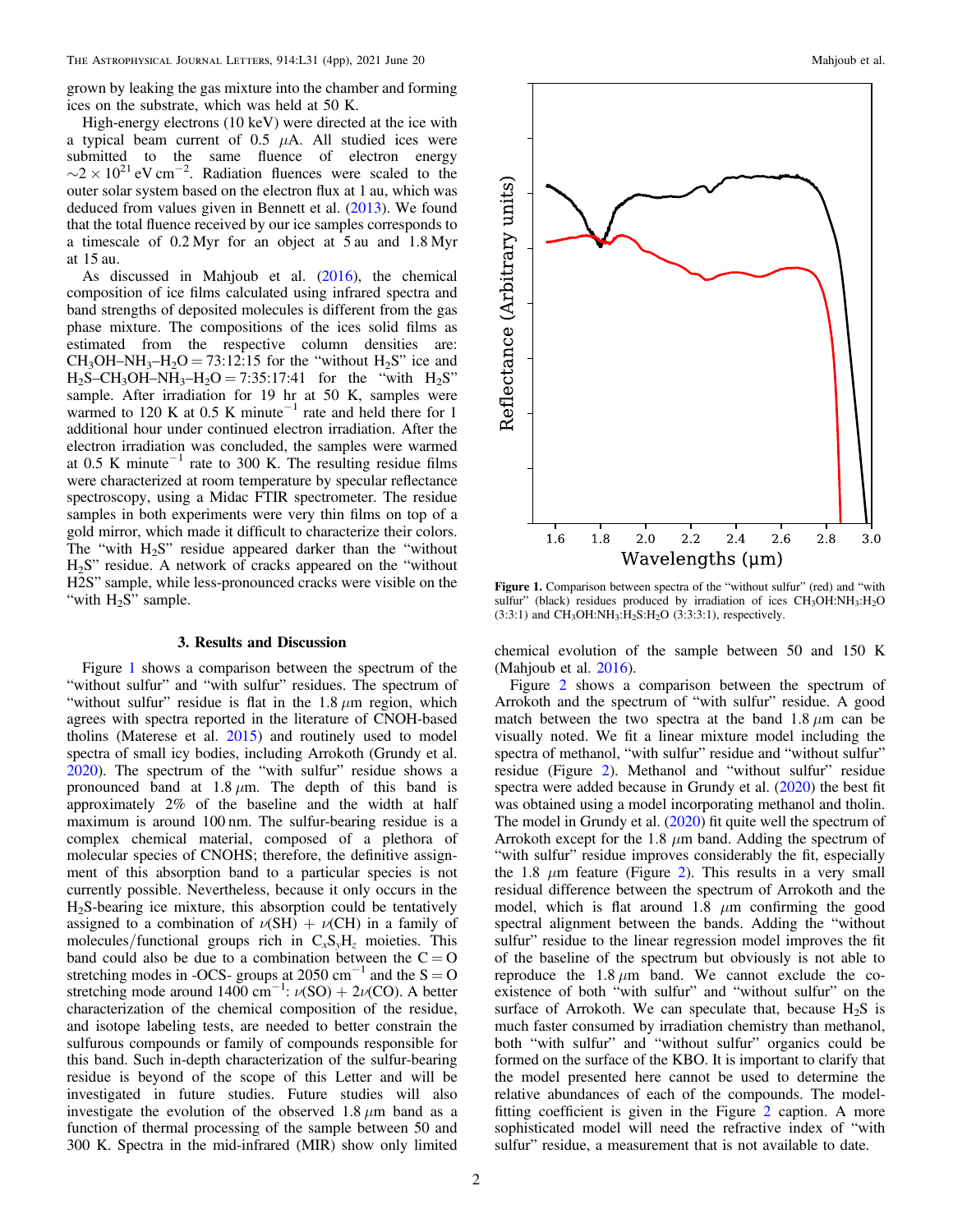<span id="page-2-0"></span>

Figure 2. Comparison between the NIR spectrum of (486958) Arrokoth and laboratory sulfur-containing (CNOHS) tholins at 1.8  $\mu$ m. Top panel: spectrum of the "with sulfur" residue (scaled to Arrokoth reflectance). Middle panel: averaged NIR spectrum of (486958) Arrokoth (data from Stern et al. [2019](#page-3-0)), as measured by LESIA spectrograph aboard New Horizons spacecraft (black line) compared to linear mixture model of methanol + "with sulfur" residue + "without sulfur" residue (red line). Bottom panel: residual difference between Arrokoth spectrum and the model. Previously identified features at 2.27 and 2.34 μm are attributed to methanol (Grundy et al. [2020](#page-3-0)). The linear model is obtained by fitting a linear combination of the spectra of the three compounds. This model could not be used for quantitative determination of relative abundances on the surface of Arrokoth. The model-fitting coefficients are: [0.6, 3.77, 1.46] for [methanol, "with sulfur," "with sulfur] and intercept  $= -0.94$ .

The strong bands at 2.27 and 2.34  $\mu$ m were previously assigned to methanol (Grundy et al. [2020](#page-3-0)). As discussed in Grundy et al.  $(2020)$  $(2020)$  $(2020)$  the 1.8  $\mu$ m feature could not be assigned to any of the simple molecular ices or organic tholins made of CNOH atoms. Methane, for example, would show additional bands around this region. Pure  $H_2S$  ice can also be excluded as origin of the 1.8  $\mu$ m feature because the absorption bands of H<sub>2</sub>S are located at 1.98 and 2.02  $\mu$ m (Fathe et al. [2006](#page-3-0)) and no bands are observed at  $1.8 \mu m$  (Waggener et al. [1969](#page-3-0)). By screening spectra from USGS spectral library of most common minerals, we were able to rule them out. Indeed, while many minerals have a broad band between 1.9 and 2.0  $\mu$ m, none of them has the 1.8  $\mu$ m feature. The same arguments eliminate the orthorhombic sulfur,  $S_8$ . Thus, we propose that a sulfur-rich residue, produced by irradiation of ice containing  $H_2S$ , is the source of the 1.8  $\mu$ m feature. This scenario is rather plausible as the CC-KBOs are believed to have formed and resided beyond 30 au, where  $H_2S$  is stable for the time needed for the formation of organic crust of heteropolymers (Wong & Brown [2016](#page-3-0)).

The organic layer that is formed as a result of surface processing on small icy bodies, including KBOs, by photons and energetic particles is believed to be responsible for the spectral reddening observed in many of these bodies, including Arrokoth. The spectral slope in the NIR and visible spectral regions is a function of the chemical composition of the initial ices at the surface. As a consequence, spectrally intriguing characteristics of small bodies, such as the color bimodality observed in KBOs, Jupiter Trojans, and Centaurs, could be linked to the initial composition and irradiation history of these objects. To push this idea to more testable hypothesis, Wong & Brown ([2016](#page-3-0)) demonstrated that the sublimation line of  $H_2S$  is located within the belt of primordial planetesimals. Therefore, these objects would have been divided into two groups: those that retained  $H_2S$  for enough time to develop a sulfurcontaining organic crust, and those that did not. Laboratory